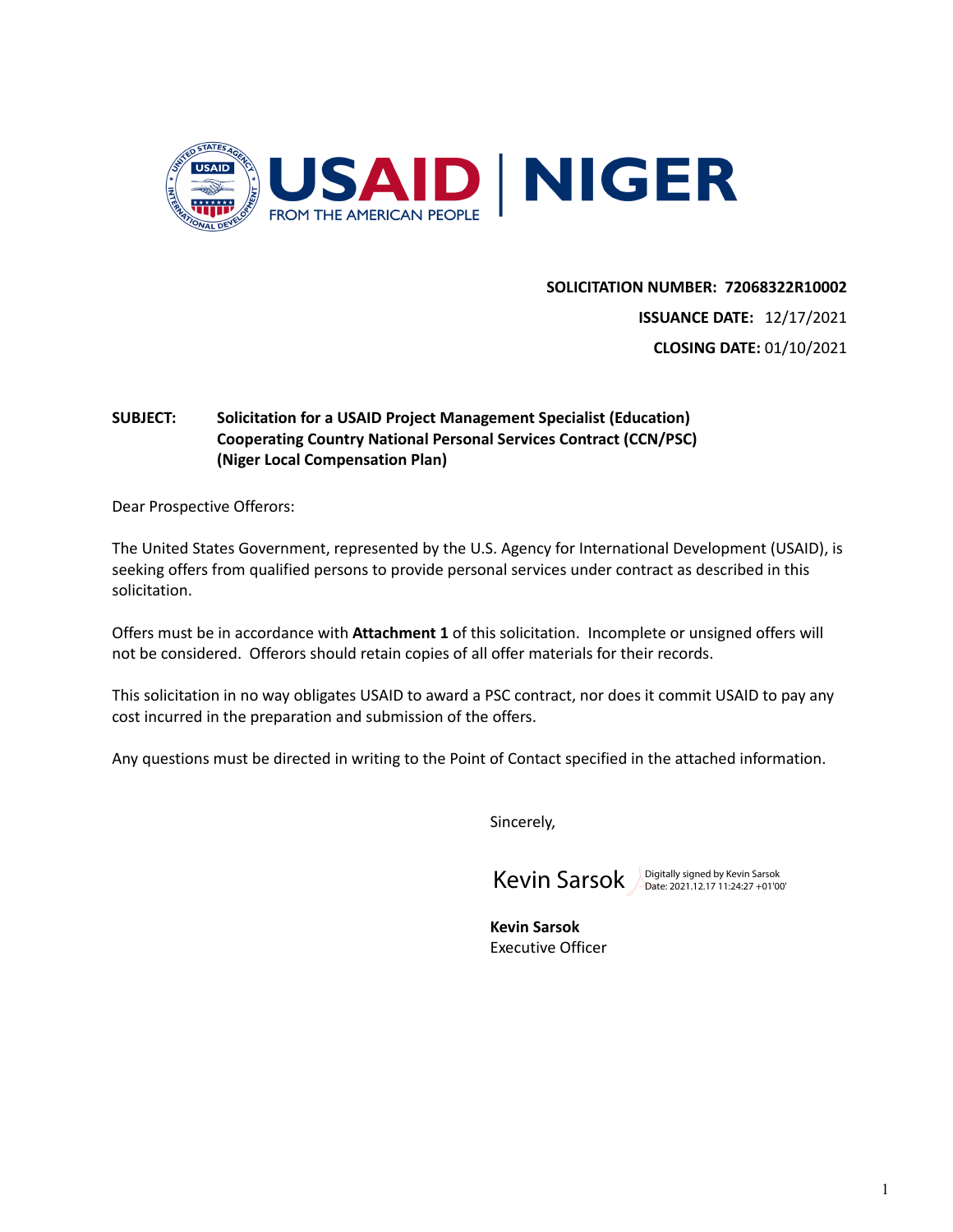# **I. GENERAL INFORMATION**

- **1. SOLICITATION NUMBER: 72068322R10002**
- **2**. **ISSUANCE DATE:** 12/17/2021
- **3. CLOSING DATE/TIME FOR RECEIPT OF OFFERS:** 01/10/ 2021 11:59 p.m. (GMT)
- **4. POINT OF CONTACT:** Recruitment team, email at [usaiddakar-hr@usaid.gov](mailto:usaiddakar-hr@usaid.gov)
- **5. POSITION TITLE:** USAID Project Management Specialist (Education)
- **6. MARKET VALUE:** Salary equivalent to grade **FSN-11**. In accordance with **AIDAR Appendix J** and the Local Compensation Plan of USAID/Niger. Final compensation will be negotiated within the listed market value.
- **7. PERIOD OF PERFORMANCE:** The services provided under this contract are expected to be of a continuing nature that will be executed by USAID through a series of sequential contracts, subject to the availability of funds, the need for services and performance. The base period will be for one year, estimated to start on October 1, 2021. Based on Agency need, the contracting Officer may exercise an additional option period for four years for the dates estimated as follows:

| Base Period:     | o/a March 1, 2022 to February 28, 2023  |
|------------------|-----------------------------------------|
| Option Period 1: | o/a March 1, 2023 to Februrary 28, 2027 |

- **8. PLACE OF PERFORMANCE:** US Embassy/USAID compound in Niamey, Niger, with possible travel as stated in the Statement of Duties.
- **9. ELIGIBLE OFFERORS:** USAID policy is that a CCNPSC is preferred over a TCNPSC in order to integrate the foreign assistance effort into the community, enhance the skills of the cooperating country's population, and contribute to the local economy. The establishment of a TCNPSC position must be temporary, and must only be used when: a) Qualified CCNs are not available; b) Limitations on Agency and Mission operations do not allow sufficient time to train CCNs; and c) Program efficiencies and policy objectives can only be achieved using TCNPSCs as a substitute for available, eligible, and qualified USNs or CCNs.

## **10. SECURITY LEVEL REQUIRED:** Facility Access

## **11. STATEMENT OF DUTIES**

## **BASIC FUNCTION OF POSITION**

The USAID Project Management Specialist (Education) will serve as USAID/Niger's advisor on the global USAID Education Policy, the USG International Basic Education Strategy and the USAID/Niger basic education and higher education programs. S/he reports to the Director, Office of Education. S/he occupies a key position within the Office. The incumbent provides programmatic support for a variety of on-going activities in the country. This position provides high-level professional advice and assures the effective management of the Education portfolio of activities including donor coordination,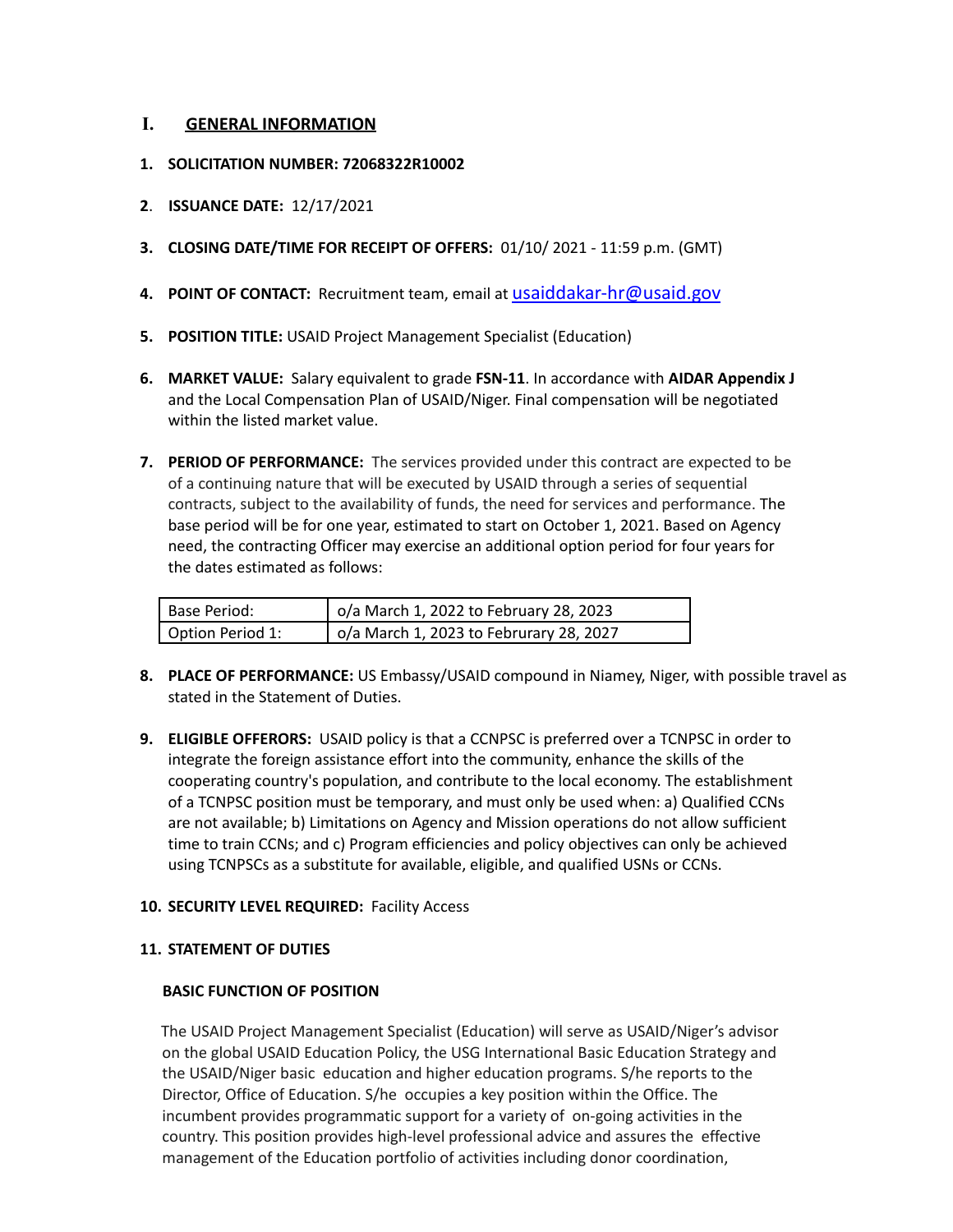Government of Niger (GON) liaison, and strengthening collaboration across various activities to support various activities at USAID/ Niger.

The incumbent participates as a key member of the USAID/Niger Education Office and closely liaises with other technical offices to analyze perspectives, trade-offs, and ways of wielding strategic influence in the sector. S/he is able to present a composite view of the sector on short notice and to work under pressure. The incumbent should be highly motivated, capable of working independently and as part of a team. S/he must have a working knowledge of the entire Niger program portfolio and keep abreast of key issues that arise in all programs. S/He maintains working relations with all implementing partners, liaises with key Embassy officials on Mission reporting as required, and ensures normal functioning of the office programs in absence of the designated managers. On a regular basis, the incumbent meets with senior GON officials to discuss on-going programs, issues, and potential future collaboration.

#### **MAJOR DUTIES AND RESPONSIBILITIES**

#### **Project Management 50%**

The USAID Project Management Specialist is responsible for the management of education sector activities in Niger. S/he acts as an advisor on project planning and implementation, monitoring and evaluation, financial supervision, and other complex issues. S/he ascertains progress, identifies delays and problems, and recommends solutions.

The incumbent serves as one of the primary contacts in the Education Team and the larger USAID/Niger Team where the members in charge of various programs must support one another to ensure a cohesive and synergistic program. S/he should be familiar with project/program management and have a working knowledge of relevant documentation (Task Orders, Cooperative Agreements and grant documents, contracts, evaluations, analyses and Implementing Partner (IP) reports), as well as work plans and monitoring and evaluation plans for assigned activities.

### **Program Policy Analysis and Reporting 25%**

The incumbent serves as an expert and advisor on education issues and is responsible for creating close working relationships with relevant government officials, donors working in related fields, and U.S. government staff in Niger. As a development specialist, s/he plays a decisive role in the successful implementation and oversight of project activities in Niger by providing ongoing guidance, advice, and support to project implementation. In addition, s/he shapes technical content of GON education strategies.

Measures education programs' success against established goals and objectives in the Mission Strategy and the Education Program Performance Monitoring Plan (PMP) and updates the PMP as required. Reviews all activity operations under his/her purview and takes action, including recommending activity evaluations, modifications, measures to rectify implementation problems, or to improve monitoring and reporting. Identifies existing and potential problem areas and proposes specific actions to resolve them in consultation with appropriate Mission/Regional staff and contractors/grantees.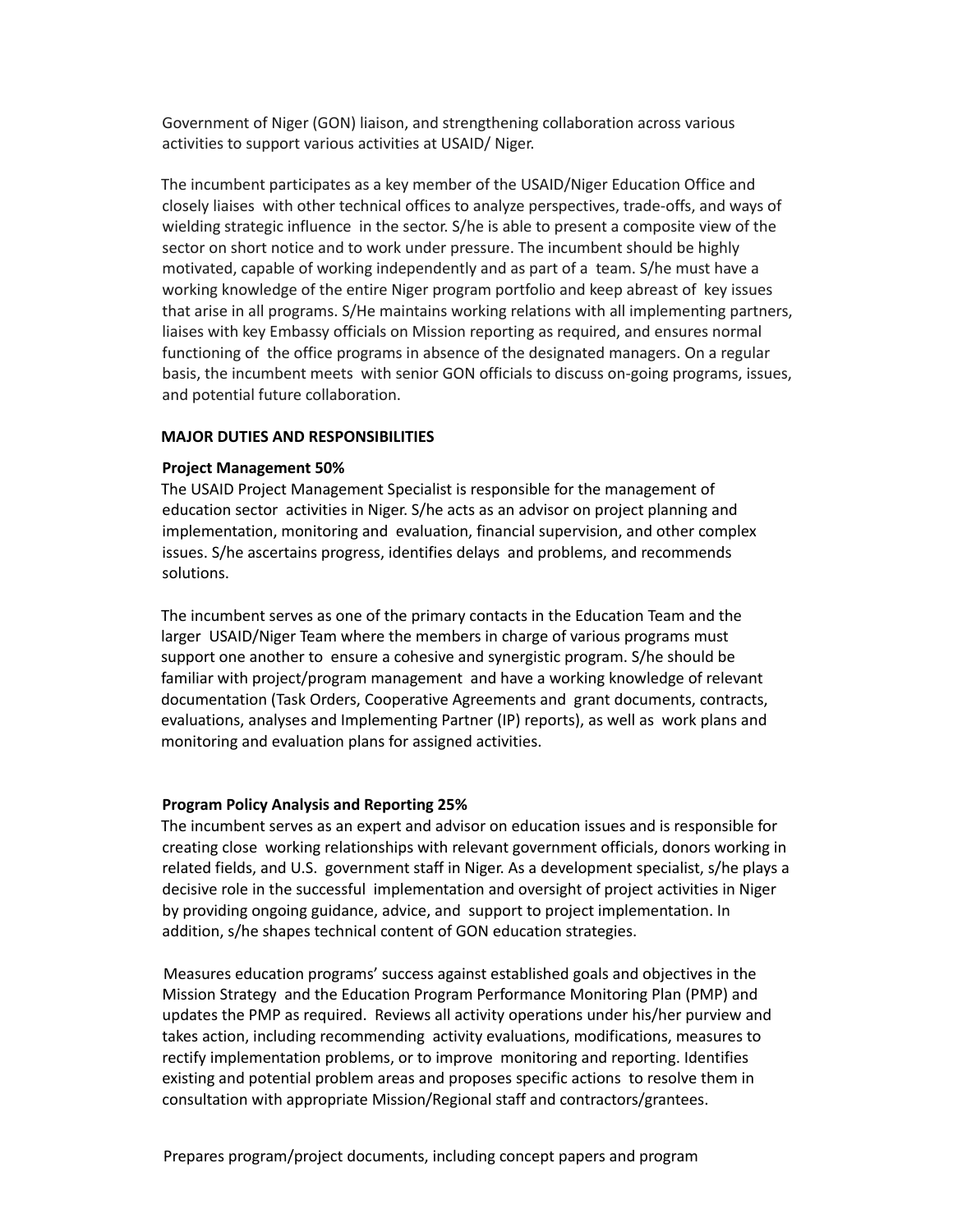descriptions. Prepares briefing reports, memoranda, speeches, talking points, press releases, sector profiles, project fact sheets, success stories and other essential communication as required by USAID/Niger, USAID/Washington, U.S. Embassy, media, and others. The incumbent leads on all outreach activities, and acts as an official USAID representative on field visits to activity sites.

#### **Technical Advice 25%**

In collaboration with other USAID/Niger technical staff and USAID's regional staff in Dakar, the incumbent will monitor the performance of USAID's Implementing Partners executing education activities to ensure compliance with agreements and project targets. The incumbent will ensure that these activities conform to USAID's rules and regulations and are aligned with GON policies and international best practices. The incumbent must have technical knowledge of some of the following education sub-specialties: policy reform and development, education system planning and management, decentralization, improving and measuring learning outcomes, social and emotional learning, soft skills, accelerated education, primary and secondary schooling, youth workforce development, and higher education.

As a technical specialist, advises on and manages education activities. Supports activities within the sector by reviewing and analyzing data and providing assistance and advice on education issues. Assists in formulating, coordinating, and managing strategy, policies, concepts, procedures, guidelines, and models for education programming in Niger. Analyzes constraints to development, both sector-wide and country-specific, and recommends courses of action. Coordinates assigned activities with other USAID teams, the Department of State, and other USG agencies. As directed, may lead drafting responses to incoming correspondence related to education in Niger, ensuring Mission clearances, and timely responses.

Advises senior USAID/Niger Team and other Mission management on the political, economic, and social developments affecting educational development in Niger; coordinates with the Program Office, and other technical offices.

The incumbent will represent USAID among key stakeholders active in the education sector in Niger. S/he will also ensure that USAID's education activities are integrated within USAID's wider resilience efforts and coordinated with other related programs in Niger.

**Supervision Received**: The incumbent reports to the Director of the USAID/Niger Education Office. Assignments are made via annual work objectives, daily email exchanges, and/or weekly coordination meetings.

**Supervision Exercised**: This position is non-supervisory.

#### **12. PHYSICAL DEMANDS**

The work requested does not involve undue physical demands.

### **II. MINIMUM QUALIFICATIONS REQUIRED FOR THIS POSITION**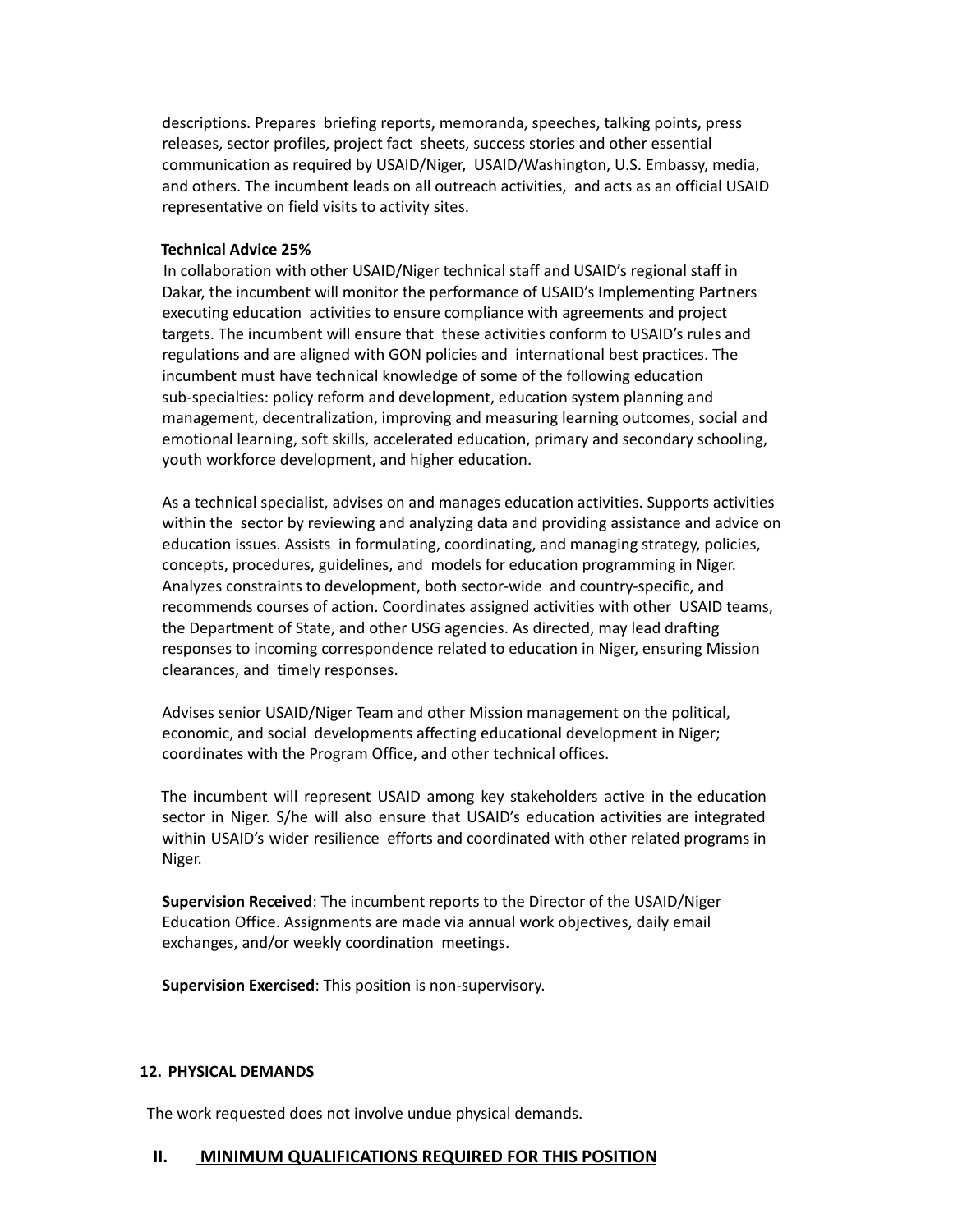#### **Full Performance Level (FSN-11):**

- a. **Education:** Minimum of a Bachelor's degree (or equivalent) in Education, Social Sciences, or a related field.
- b. **Prior Work Experience:** At least five (5) years of progressively responsible and relevant experience in the design, management, and monitoring of education programs. Relevant experience includes working with international organizations, non-governmental organizations, local organizations, foundations, or ministries of education/other public sector education entities.
- c. **Post Entry Training**: : Training in Agency approaches to project design, implementation, and reporting (Agreement Officer's Representative/Contracting Officer's Representative (AOR/COR) certification; Introduction to the Program Cycle; Program Cycle Overview; Project Design; and Project Design Management; Positive Youth Development; Education-specific training; Gender Training). Technical updates on educational programming in the Sahel. Computer skills and other information technology training specific to USAID.
- d. **Language Proficiency:** Fluency at Level 4 for French and English. Fluency in one or more widely of the spoken Nigerien languages.
- e. **Job Knowledge**: The incumbent must have broad technical knowledge of international education issues, as well as trends in Niger, the Sahel and Africa in general. S/he should have thorough knowledge of the Nigerien education system, its evolution and the challenges it faces in its education reform as proposed by Nigerien education sector plans and policies. More broadly, the incumbent must have technical knowledge of some of the following education sub-specialties: policy reform and development, education system planning and management, decentralization, improving and measuring learning outcomes, social and emotional learning, soft skills, accelerated education, primary and secondary schooling, youth workforce development, and higher education. Through past work experience, the incumbent must possess knowledge of education program design, program management, and program monitoring and evaluation, and program financial management. The incumbent should be familiar with project/program documentation (task order, cooperative agreements and grant documents, evaluation, and field trip reports); key reporting documents such as the operational Plan (OP), Mission Resource Request (MRR), and Performance Plan and Report (PPR); outstanding implementation issues as well as work plans and Monitoring Evaluation and Learning plans for activities.

### f. **Skills and Abilities:**

The incumbent will need to understand and analyze education sector data and issues based on reading, discussion, and observation in order to provide written and oral recommendations, options and strategies; have the ability to develop and lead a rigorous Performance Monitoring and Evaluation Plan. S/he will be able to compile, analyze, and present education data in a variety of formats (charts, graphs, etc.); to understand the significance of standardized assessment data; to organize workshops and performance monitoring reviews for different program stakeholders; and to conduct administrative, technical, and financial management of large-scale technical programs. S/he is able to provide technical guidance and management oversight to implementing partners in a constructive, team-oriented manner; to deal with various program management and implementation issues; to take a broad view on scalability and fidelity of implementation; to participate in planning for potential future education projects, including identifying opportunities for integrating development assistance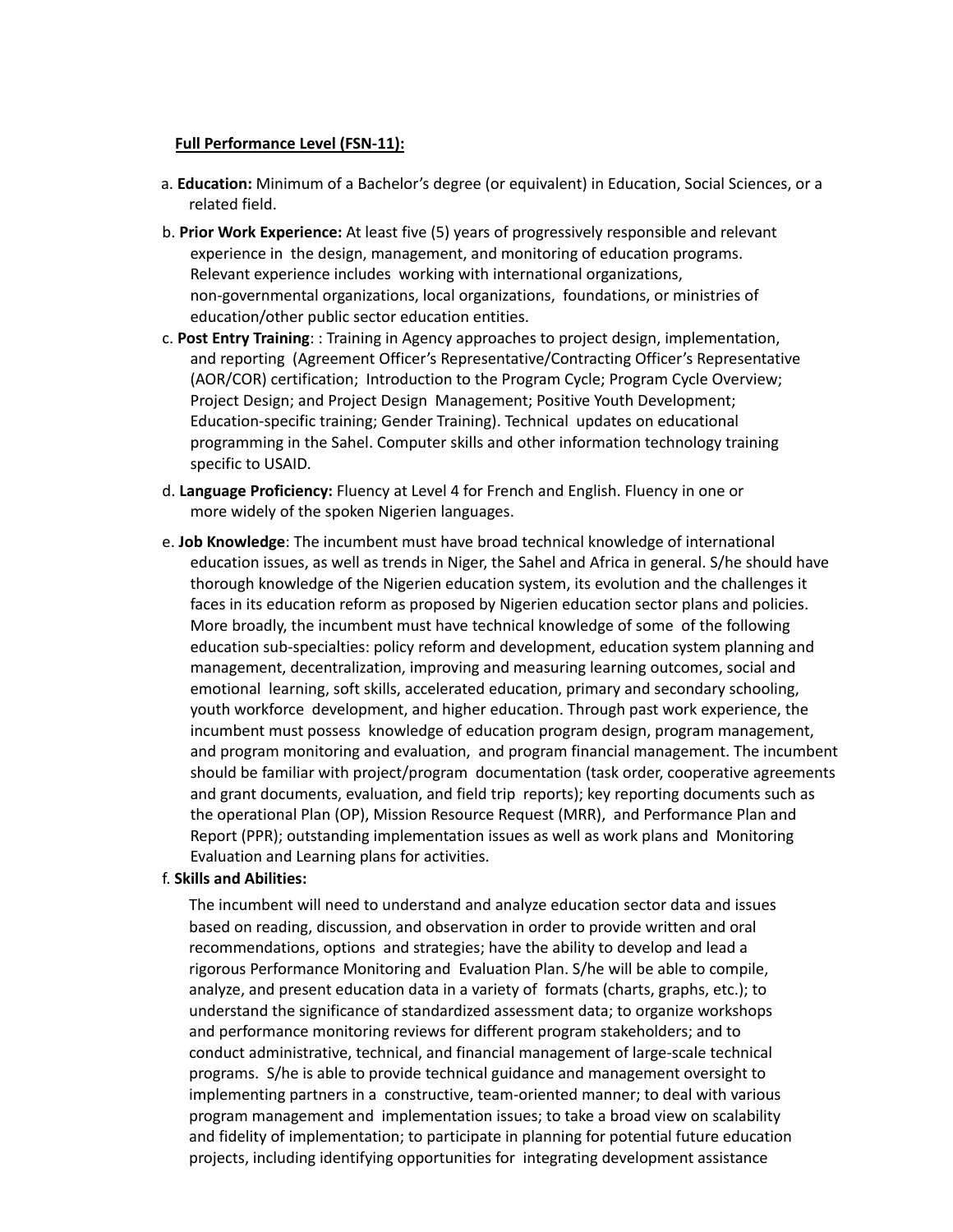principles with Niger's national education sector program; and to participate in the formation of policies and guidelines to further education activities. S/he possesses skills and is able to effectively interact and function in a team setting; communicate regularly and work jointly with other members of the USAID team. S/he takes initiative and manages time effectively to achieve results while working in a team context. S/he is able to represent USAID in discussion and policy dialogue with government, donors, and other education sector stakeholders. In particular, this entails education sector governance, such as levels of fiduciary risk, effective supervision, fiscal decentralization, geographic focus/targeting, teacher placement and labor strikes. Computer literacy in word processing, spreadsheets and presentation packages are required. Strong writing skills and ability to obtain and analyze data, and to prepare precise and accurate budget reports. Demonstrated tact and understanding in dealing with senior host government officials and USAID officials necessary.

## **III. EVALUATION AND SELECTION FACTORS**

The Government may award a contract without discussions with offerors in accordance with [FAR](https://www.acquisition.gov/browse/index/far) [52.215-1](https://www.acquisition.gov/browse/index/far). The CO reserves the right at any point in the evaluation process to establish a competitive range of offerors with whom negotiations will be conducted pursuant to **[FAR](https://www.acquisition.gov/browse/index/far)** [15.306\(c\)](https://www.acquisition.gov/browse/index/far). In accordance with FAR [52.215-1,](https://www.acquisition.gov/browse/index/far) if the CO determines that the number of offers that would otherwise be in the competitive range exceeds the number at which an efficient competition can be conducted, the CO may limit the number of offerors in the competitive range to the greatest number that will permit an efficient competition among the most highly rated offers. The FAR provisions referenced above are available at [https://www.acquisition.gov/browse/index/far.](https://www.acquisition.gov/browse/index/far)

**Selection Process:** After the closing date for receipt of applications, a committee will convene to review applications that meet the minimum qualifications required for the position. Applications from candidates who do not meet the minimum qualification required will not be scored. As part of the selection process, finalist candidates will be interviewed. Reference checks will be made only for applicants considered as finalists. The applicant's references must be able to provide substantive information about his/her past performance and abilities. If an applicant does not wish USAID to contact a current employer for a reference check, this should be stated in the applicant's cover letter; USAID will delay such reference checks pending the applicant's concurrence. **References will be asked to assess the applicant's technical knowledge, work performance, communication skills, and group dynamics, using the below criteria. USAID reserves the right to conduct interviews with the top ranked short-listed applicants. The interview will be one of the determining factors in the final selection.**

The following technical evaluation criteria will be used to evaluate the applications:

#### **Minimum qualifications (Yes/No)**

**Education:** Minimum of Bachelor's degree or equivalent in Education, Social Sciences, or a related field.

**Prior Work Experience:** At least five (5) years of progressively responsible and relevant experience in the design, management, and monitoring of education programs. Relevant experience includes working with international organizations, non-governmental organizations,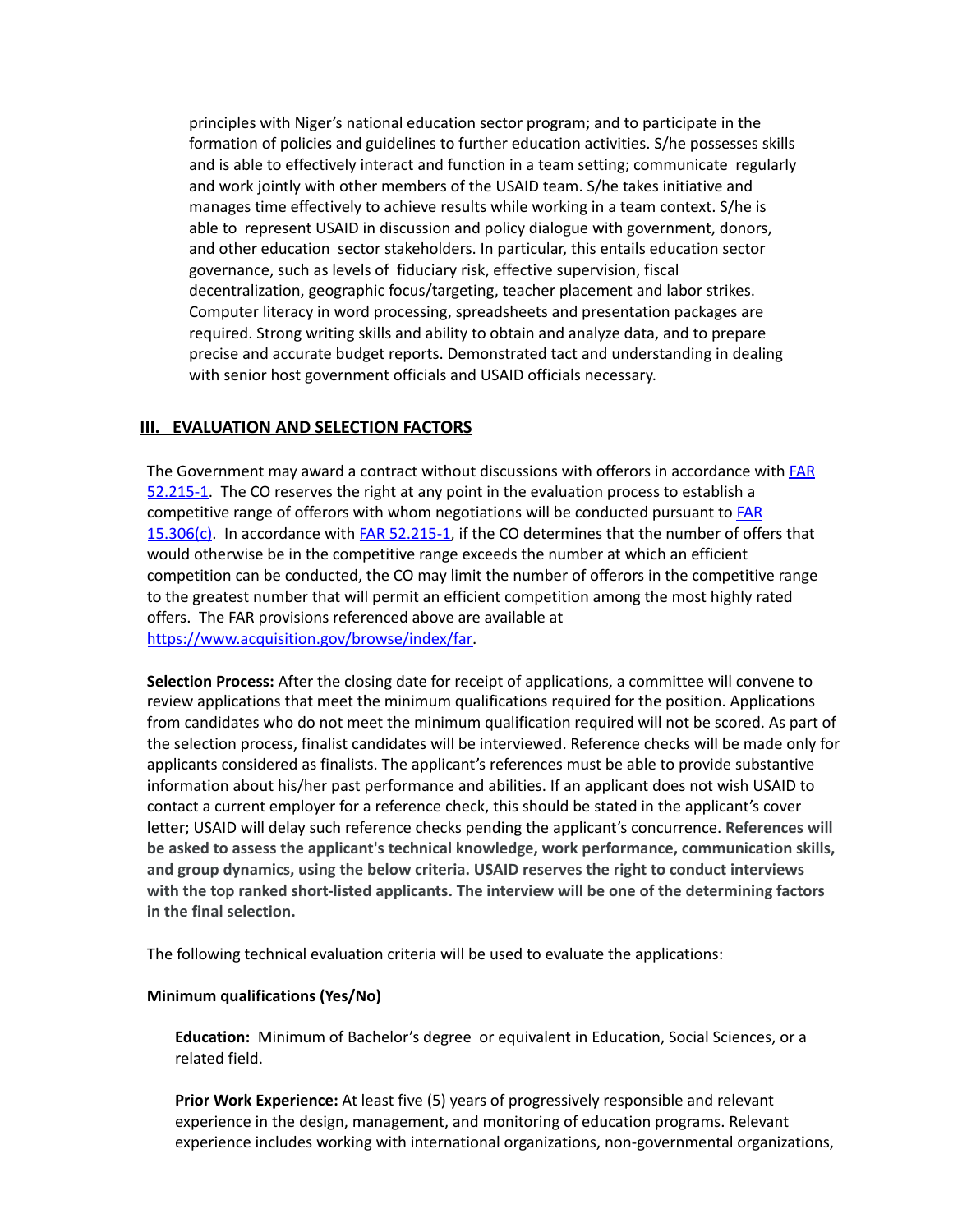local organizations, foundations, or ministries of education/other public sector education entities.

**Language Proficiency:** Fluency (level IV) in French and in English is required. Good knowledge of one or more widely spoken Nigerien local languages is preferred.

## **Knowledge, Skills and Abilities: Maximum Evaluation Score: 100 points**

### **Technical and Analytical Skills (50 points)**

- Thorough knowledge of the Nigerien education system, its evolution and the challenges it faces in its education reform.
- Broad technical knowledge of international education issues, especially in Africa.
- Must have technical knowledge of at least three of the following education sub-specialties: policy reform and development, education system planning and management, decentralization, improving and measuring learning outcomes, social and emotional learning, soft skills, accelerated education, primary and secondary schooling, youth workforce development, and higher education.
- Demonstrated ability to understand and analyze education sector data and issues based on reading, discussion, and observation in order to provide written and oral recommendations, options and strategies; high-level strategy development, analysis of education policies, develop future education projects, including identifying opportunities for integrating development assistance principles with Niger's national education sector program.
- Demonstrated ability to represent USAID in discussion and policy dialogue with government, donors, and other education sector stakeholders.

## **Program/Project Management Skills (25 points)**

- Knowledge of education program design.
- Experience with administrative and technical management of large-scale education programs.
- Knowledge/experience in monitoring, evaluation, and learning: have the ability to develop and lead a rigorous Performance Monitoring and Evaluation Plan and conduct reporting of program progress and results.
- Ability to organize and lead workshops for different stakeholders in areas such as performance monitoring reviews and work plan reviews.
- Financial management of grants/contracts.

## **Other skills (soft skills, IT skills) (25 points)**

- Knowledge of Microsoft Office suite of applications. Proficiency with the Google Suite of applications (gmail, calendar, docs, sheets, presentations).
- Ability to compile, analyze, and present education data in a variety of formats (charts, graphs, etc.) and to prepare budgets and reports using spreadsheet software.
- Able to effectively perform in a team environment.
- Excellent communications skills, including oral and written communication.
- Ability to take initiative, manage time effectively, and work under minimal supervision.
- Strong oral and written communication.
- Excellent time management and planning skills.
- Ability to prepare budgets and reports using Microsoft Excel and/or Google Sheets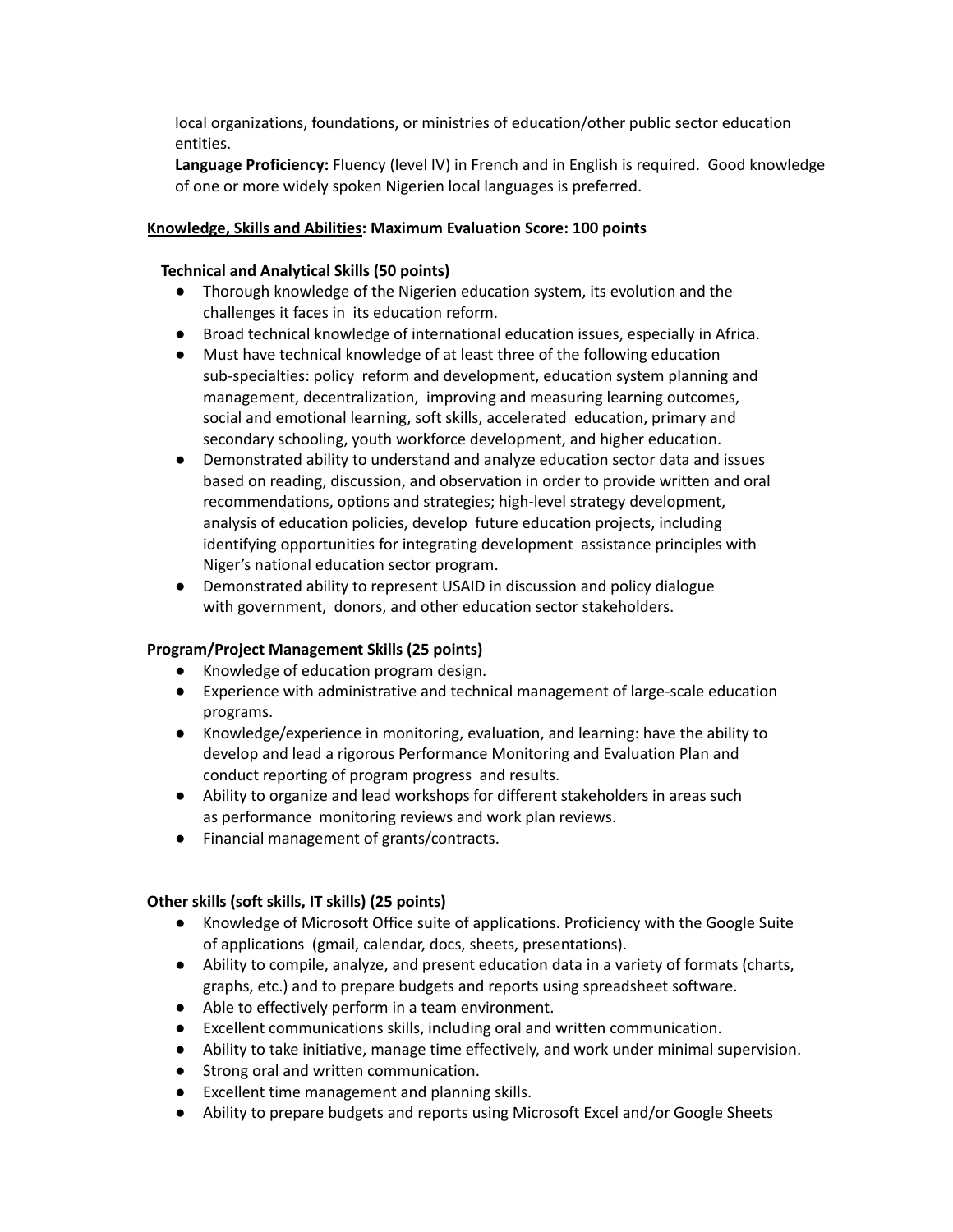# **IV. SUBMITTING AN OFFER**

To ensure consideration of applications for the intended position, Offers must be received by the closing date and time specified in Section I, item 3 and submitted electronically to: [usaiddakar-hr@usaid.gov](mailto:usaiddakar-hr@usaid.gov) **with the following email subject line: [name of applicant] SOLICITATION72068322R10002 USAID Project Management Specialist (Education)**

Qualified applicants are required to submit the following five (5) items in separate email attachments in one email submission:

- 1. **Cover letter:** The cover letter should contain an overview of the applicant's qualifications and **must state how the applicant meets the technical evaluation criteria: 1) minimum education, language proficiency, years of prior work experience requirements, and 2) knowledge, skills and ability, listed above in the section entitled Evaluation and Selection Factors.** The filename should be: Cover letter [name of applicant] SOLICITATION **72068322R10002**.
- 2. **Current résumé/curriculum vitae (CV)**. The CV/résumé must contain sufficient relevant information to evaluate the application in accordance with the stated technical evaluation criteria, listed above. The title of the file should be: Resume/CV [name of applicant] SOLICITATION **72068322R10002**.
- 3. Applicants are required to provide **no less than five (5) references** who are not family members or relatives. References should include not less than three (3) from current or former supervisors (from both paid or volunteer work) who can provide information regarding applicant job knowledge and professional work experience. Applicants must provide accurate e-mail addresses for all references. The filename should be: References [name of applicant] SOLICITATION**72068322R10002**.
- 4. Offeror Information for Personal Services Contracts **form AID 309-2** which can be found at <http://www.usaid.gov/forms/>. Offerors are required to **complete and sign the form**.
- 5. Copies of relevant **academic degrees/diplomas, certificates, and other documents (such as short writing samples) supporting the application** should be submitted in a single searchable PDF file. The filename must be: Supporting documents [name of applicant] SOLICITATION **72068322R10002**.

Offers must be received by **01/10/ 2021** and submitted to [usaiddakar-hr@usaid.gov.](mailto:usaiddakar-hr@usaid.gov)

To ensure consideration of offers for the intended position, Offerors must prominently reference the Solicitation number in the offer submission and as the subject line in any cover letter. The highest-ranking applicants may be selected for an interview.

**ALL DOCUMENTS MUST BE SUBMITTED IN ENGLISH except for supporting documents.**

## **V. LIST OF REQUIRED FORMS PRIOR TO AWARD**

Once the Contracting Officer (CO) informs the successful Offeror about being selected for a contract award, the CO will provide the successful Offeror instructions about how to complete all the pre-award forms and clearances necessary (security and medical).